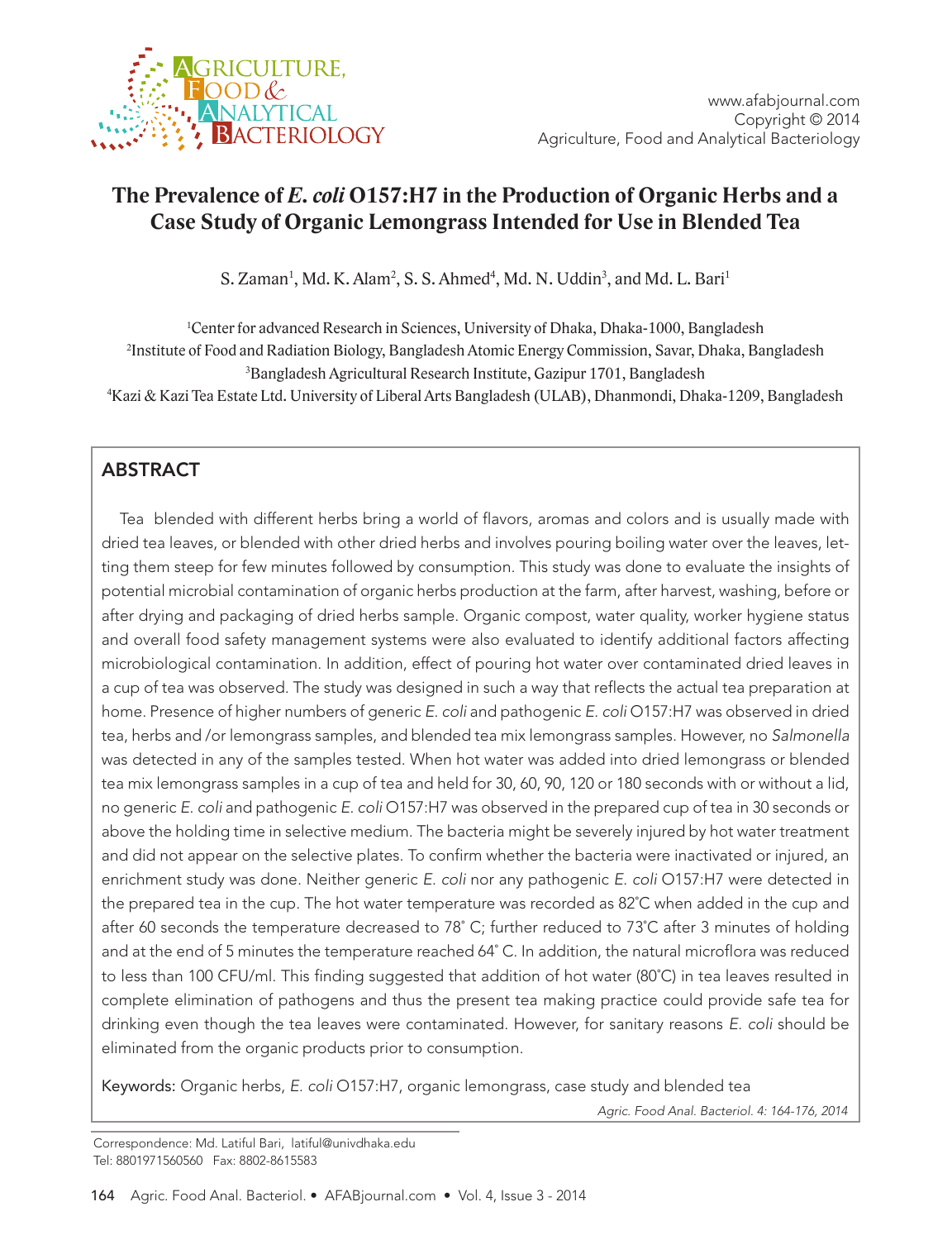### **INTRODUCTION**

Lemongrass (Cymbopogan flexuosus, family: Poaceae) is an aromatic plant which grows in many parts of tropical and sub-tropical South East Asia and Africa. Most of the species of lemon grass are native to South Asia, South-East Asia and Australia (USDA, 2008). Lemongrass naturally grows in tropical areas and can resist the heat of the sun. Fresh cut lemongrass often lasts for several days and can be preserved in fresh water for several months without losing any flavor or nutritional properties. However, these lemongrasses are dried easily, readily available worldwide and can be used to make tea.

Lemongrass is usually ingested as an infusion made by pouring boiling water on fresh or dried leaves and is one of the most widely used traditional plants in South American folk medicine (Blumenthal, 1998). It is used as an antispasmodic, antiemetic, and analgesic, as well as for the management of nervous and gastrointestinal (GI) disorders and the treatment of fevers (Leung, 1980). In India it is commonly used as an antitussive, antirheumatic, and antiseptic. In Chinese medicine, lemongrass is used in the treatment of headaches, stomach aches, abdominal pain, and rheumatic pain (Girón et al., 1991). Lemongrass is an important part of Southeast Asian cuisine, especially as a flavoring in Thai food. Lemongrass is used in Cuban folk medicine for hypertension and as an antiinflammatory (Lewinsohn et al., 1998). It is also used in Brazilian folk medicine in a tea called abafado as a sedative, and for gastrointestinal problems and fever (Martínez-de la Puente et al., 2009). Lemongrass and closely related species are popularly used as insect repellents (Wong et al., 2005; Tawatsin et al., 2001). They may be found in sprays, candles, and other repellent products. Various experimental studies support its use as an insecticide or insect repellant. Lemongrass has been shown to have antifungal properties in laboratory studies particularly against Candida species (Candida albicans, Candida glabrata, Candida krusei, Candida parapsilosis, and Candida tropicalis) (Warnke et al., 2009). In a preliminary study, lemongrass infusion had beneficial effects for the treatment of oral candidiasis in patients with HIV/AIDS (Wright et al., 2009).

These fresh herbs and leafy greens are potential transmission sources of enteropathogens. In a recent report from WHO/FAO on microbiological hazards in fresh fruits and vegetables (FAO/WHO 2008) it was stated that leafy green vegetables (including fresh herbs) "currently presented the greatest concern in terms of microbiological hazards." This is because these products are grown and exported in large volumes, and they have been associated with many foodborne disease outbreaks affecting considerable numbers of people. Additionally, the production chain for leafy greens is highly complex. The microflora on these vegetables at harvest reflects the environment in which they are grown, if the temperature and humidity is relatively high then the occurrence of enteropathogenic bacteria in this environment might be considerable. During cultivation, use of contaminated water for irrigation, application of biocides, and refreshing or washing of harvested crops, are potential sources of contamination. Contamination from contact with fresh manure used as fertilizer cannot be excluded. Heavy rainfall may also lead to fecal contamination from the environment. Direct sunshine will most likely have a disinfection effect, but if the plants are irrigated until harvest and the production hygiene during harvest and post-harvest is inadequate, there is a relatively high likelihood that the fresh herbs and leafy greens may be fecally contaminated. These fresh herbs and leafy greens and their products have been found to be contaminated with pathogenic bacteria such as Staphylococcus aureus, Escherichia coli, Salmonella enterica serovar Typhi, Shigella spp, Bacillus spp. amongst others that represent serious public health hazards (Abadias et al., 2008; Esimone et al., 2003; Oyetayo, 2008; Abba et al., 2009; Adeleye et al., 2005). Some of these pathogenic bacteria originate from soil and adhere to parts of plants (Lau et al., 2003) while most of them are being introduced into leafy products through processes of harvesting, drying, storage and manufacturing because of the unhygienic practices of the product handlers (Lau et al., 2003; Espen et al., 2008). In 2005, the Norwegian Food Safety Authority (Mattilsynet) conducted an ad hoc survey of 162 fresh herbs and green or leafy vegetables products, from South East Asia, and found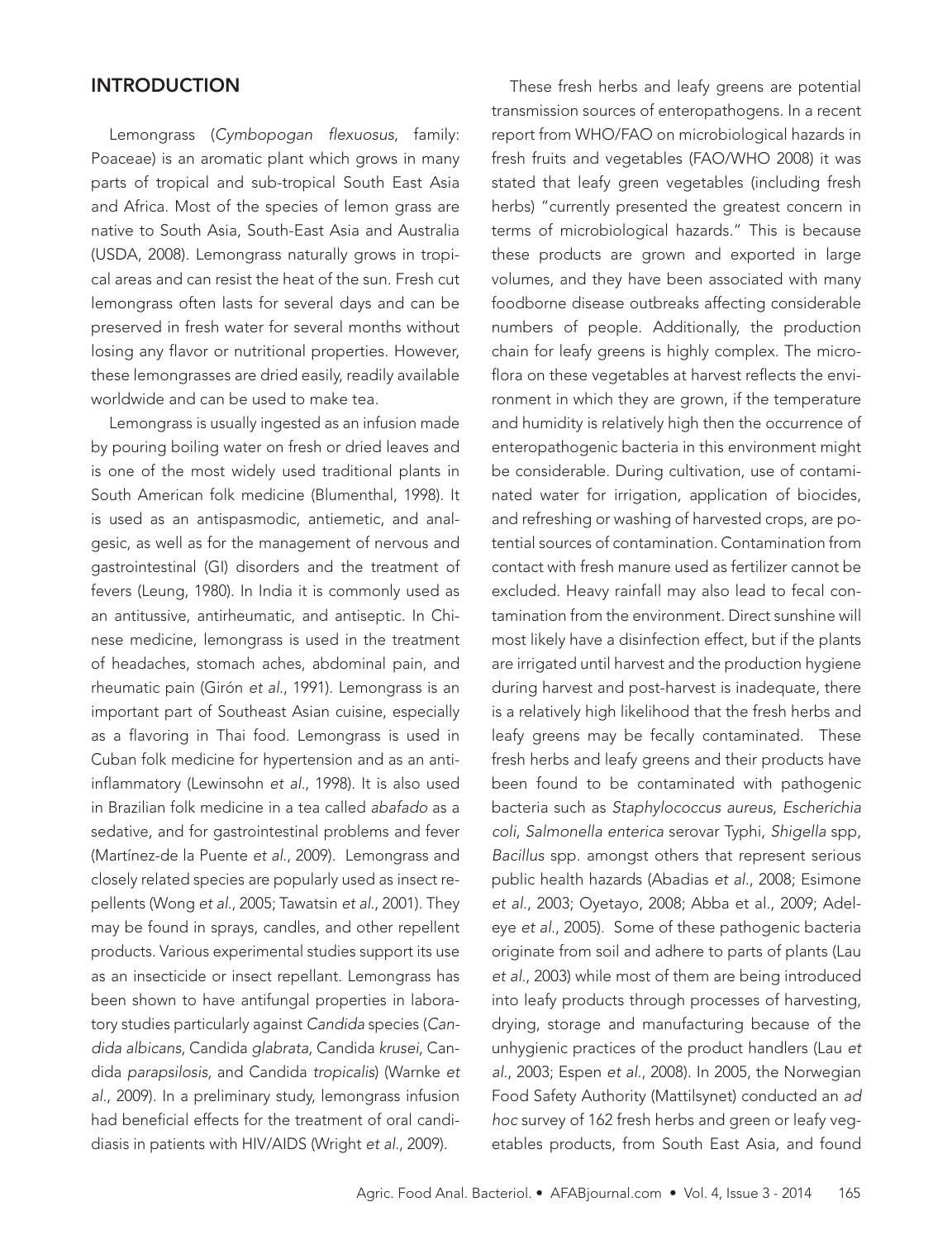that 28% were contaminated with Salmonella, and 35% with E. coli at greater than 100 CFU/gram. This resulted in a general import prohibition of such products from South East Asia, and now the EU accordingly requires certificate of analysis for Salmonella and E. coli before export (Olaimat and Holley, 2012).

The objectives of this present study were to evaluate microbial contamination of organic herb production at the farm level, and a case study of food safety management in organic lemongrass production intended for blended tea. Organic compost, water quality, worker hygiene status and overall food safety management systems were also evaluated to identify the potential factors affecting microbiological contamination. In addition, effect of pouring hot water over contaminated dried leaves in a cup of tea was observed. The study was designed in such a way that reflects the actual tea preparation at home.

### MATERIALS AND METHODS

#### Sample collection

Herb samples include, lemongrass, mint, neem and jasmine were obtained from an organic farm in Northern Bangladesh between May 15 and July 30, 2013. All samples were transported to the Food Analysis and Research Laboratory, Center for Advanced Research in Sciences (CARS) at the University of Dhaka using a cool box at the earliest convenience for processing and further analysis. All the microbial analysis was carried out according to the standard methods described in United States Food and Drug Administration (US-FDA) Bacteriological Analytical Manual.

# Selected critical sampling locations (CSLs)

The critical sampling locations were selected based on the production scheme presented in Figure 1a and other sources of microbiological contamination as identified in literature reviews (Ilic et al., 2012; Vidal et al., 2004) i.e., soil, water, manure, food contact surfaces, or food handlers. For dried organic lemongrass production, 12 CSLs were selected (Figure 1b) including the lemongrass crop.

Figure 1a. Schematic flow diagram of lemongrass production chain (Farm to table).

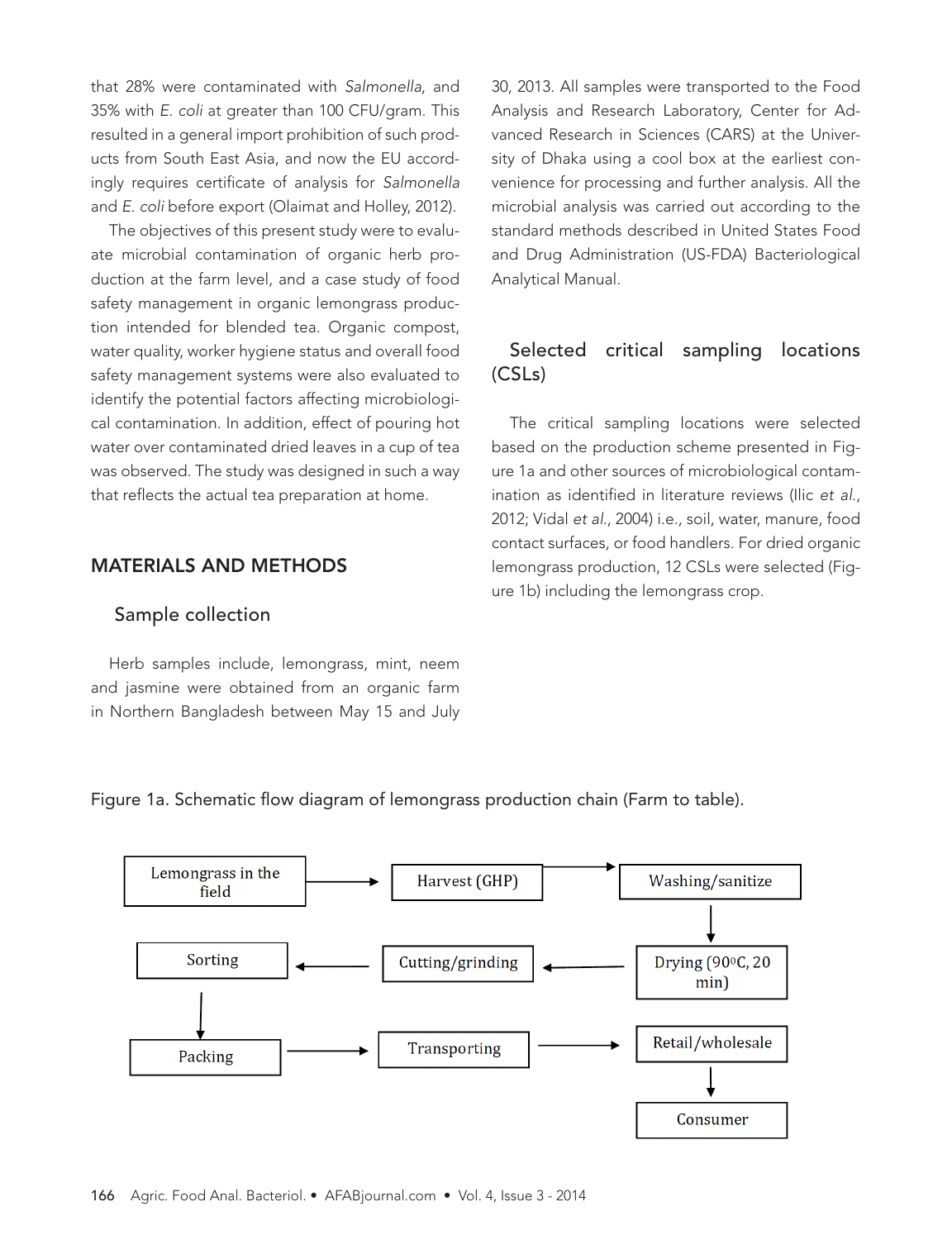# Total aerobic count and total coliform count

Twenty five (25) g of each sample were homogenized in 225 mL of saline water (0.85% NaCl). Decimal dilutions were prepared upto 10<sup>-6</sup> mL and appropriate dilutions were spread plated on Tryptic soy agar (Oxoid Ltd., Hampshire, England) and incubated at 35˚C for 24 hr for total aerobic bacterial counts and on MacConkey agar (Oxoid Ltd., Hampshire, England) with incubation at 35˚C and 42˚C for 24 hours for total coliform count. Total aerobic count indicates the quality and shelf life of the products and total coliform count indicates the unhygienic condition of the food preparation surfaces.

#### Escherichia coli, fecal coliform bacteria

Twenty five (25) g of each sample were homogenized in 225 mL Enterobacteria enrichment broth-Mossel pre-enrichment medium (Oxoid Ltd., Hampshire, England) and incubated at 35˚C for 20 hours. One mL of pre-enriched cultures were mixed with nine mL of 2x EC medium (Nissui Co., Ltd., Tokyo, Japan) and incubated at 35˚C for 20 hours. To confirm the presence of fecal coliforms, one loopful of the culture was inoculated into 10 mL 1x EC medium with Durham fermentation tubes and incubated at 42°C for 20 hours. Gas production in the tube indicates the presence of fecal coliforms. To isolate E. coli, one loopful of gas producing 1x EC culture broth was streaked on EMB agar plates (Nissui Co., Ltd., Tokyo, Japan) and the developed typical colonies were then confirmed using biochemical characterization (IMViC) and API 20E kit (bioMérieux, Durham, NC, USA). Presence of E. coli or fecal coliform bacteria was used as an indicator that the food is potentially contaminated with fecal material.

#### Escherichia coli O157, O111, O26

Twenty five (25) g of each samples were homogenized in 225 mL mEC medium (Nissui Co., Ltd., Tokyo, Japan) and incubated at 42˚C for 20 hours. The enriched cultures were streaked on Sorbitol MacConkey agar (Oxoid Ltd., Hampshire, England) supplemented with Cefixime and potassium tellurite admendments (Fluka, Sigma-Aldrich, Banglore, India) and characteristic colonies were subjected to biochemical tests (IMViC). Biochemically confirmed isolates were screened using Rainbow agar (Biolog, France) and CHROM agar (Kanto Co. Ltd., Kyoto, Japan). The colonies which gave the characteristic color were serotyped using O157, O111 and O26 specific antisera. The isolates were subsequently tested for the presence of stx1 and stx2 by NH-Immuno-

Figure 1b. Identification of selected Critical Sampling Locations (CSLs) in the production chain of dried lemongrass.

S0: At the field; S1: weeks before harvest; S2: harvest and washing; S3: drying/sorting/grinding/ packaging;

| <sub>S0</sub>                                                                                           | S1                                                                                                     | S <sub>2</sub>                                                                                                                                                                                                                                              | S <sub>3</sub>                                                                                                                                                                                                  |
|---------------------------------------------------------------------------------------------------------|--------------------------------------------------------------------------------------------------------|-------------------------------------------------------------------------------------------------------------------------------------------------------------------------------------------------------------------------------------------------------------|-----------------------------------------------------------------------------------------------------------------------------------------------------------------------------------------------------------------|
| CSL 1: Manure<br>CSL 2: Manure soil<br>CSL 3: Irrigation water<br>CSL 4: supply Irrigation<br>from tap. | CSL 1: Manure<br>CSL 5: Lemongrass<br>CSL 3: Irrigation water<br>CSL 4: supply Irrigation<br>from tap. | CSL 2: Manure soil<br>CSL 3: Irrigation water<br>CSL 4: supply Irrigation from tap.<br>CSL 5: Lemongrass<br>CLS 6: Lemongrass after washing<br>CSL 7: Swab of farmers' hands<br>CSL 8: Swab of transport boxes of<br><b>lemongrass</b><br>CSL 9: Wash water | CSL 5: Lemongrass<br>CSL 7: Swab of farmers' hands<br>CSL 8: Swab of transport boxes of<br>lemongrass<br>CLS 10: Lemongrass after drying<br>CSL 11: Swab of sorting machine<br>CSL 12: Swab of grinding machine |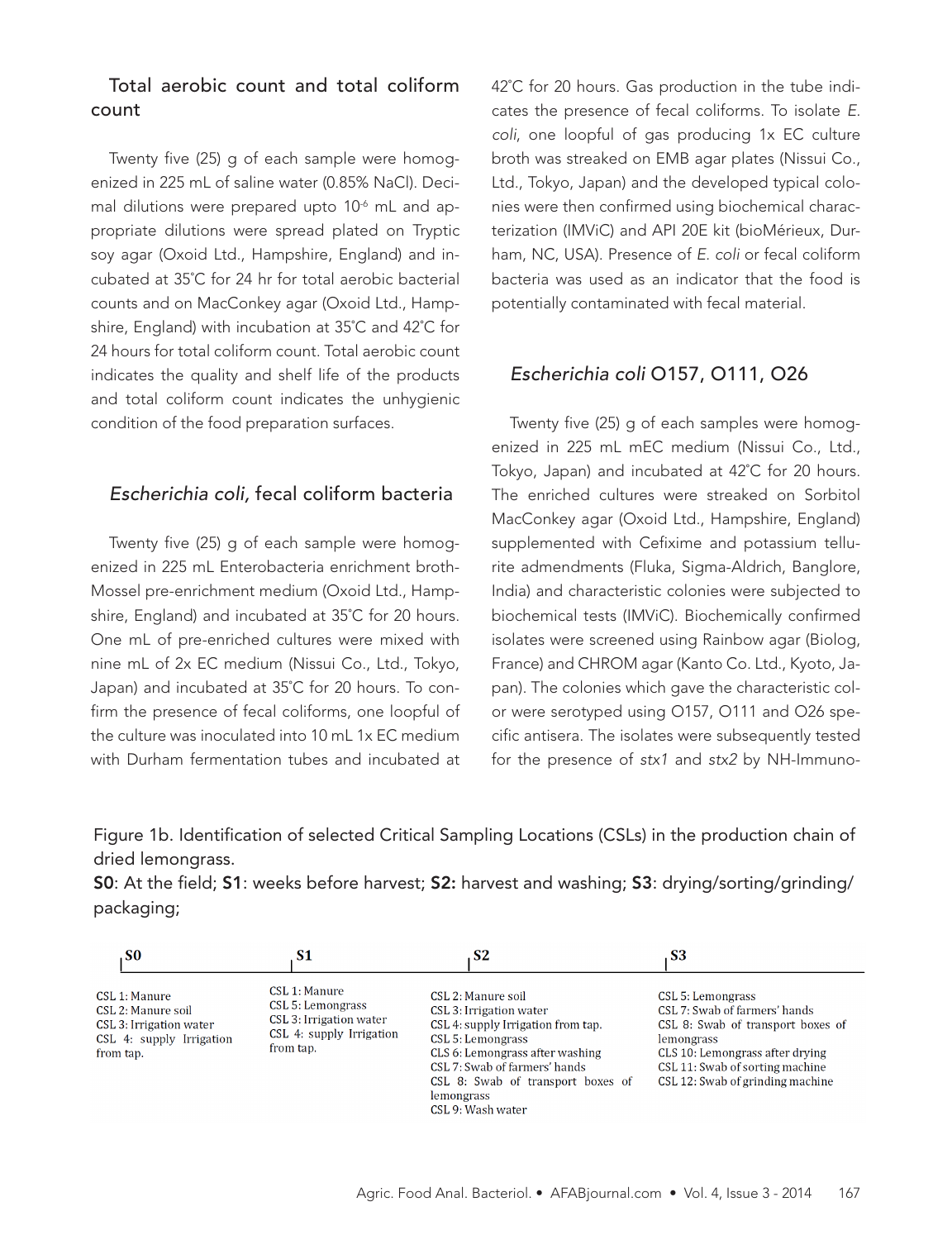chromato VT1/2 and by polymerase chain reaction (PCR) assay using primer 5'-CAGTTAATGTGGTG-GCGAAGG-3' and 5'-CACCAGACAAATGTAACC-GCTC-3' for stx1 and 5'-ATCCTATTCCCGGGAGTT-TACG-3' and 5'-GCGTCATCGTATACACAGGAGC-3' for stx2, respectively (Vidal et al., 2004).

## Salmonella spp.

Twenty five (25) g of each sample were homogenized in 225 mL of buffered peptone water (Merck, Darmstadt, Germany) and incubated at 35˚C for 20 hours. One mL pre-enrichment cultures was mixed with nine mL of Hanja Tetrathionate Broth (Eiken Chemical Co. Ltd., Tokyo, Japan) and incubated at 35˚C for 20 hrs and nine mL of Rappaport-Vassiliadis Broth (Eiken Chemical Co. Ltd., Tokyo, Japan) and incubated at 42˚C for 20 hrs. The broth the culture broths were subsequently streaked onto DHL and MLCB and characteristic colony were characterized with biochemical tests (TSI and LIM). Biochemically confirmed isolates were re-confirmed using Salmonella LA latex agglutination test and API 20E kits.

# Hot water treatment in tea-cup & Enrichment study

One gram of dried or blended herbs samples were added in a cup and 50 mL of hot water was poured over the dried leaves. The cup was kept with and without lid up to 5 minutes. In each 30 second interval microbiological parameters were done as described in the previous section on microbiological medium and conditions. For the enrichment study, one mL of hot water treated sample was added into 9 mL of Tryptic soy broth (TSB; Oxoid Ltd., Hampshire, England) medium and incubated at 37˚C for 6 hrs and then spread on to the selective medium of interest. If any bacteria survived or injured nonselective TSB medium was used to help resuscitate these cells and enable them to grow in selective microbiological medium.

#### Statistical Analysis

Three samples of each category were taken from the same farm. Reported plate count data represented in tables are the  $log_{10}$  mean values  $\pm$  standard deviation of three individual trials, and each of these values were obtained from duplicate samples. Data were subjected to analysis of variance using the Microsoft Excel program (Redmond, Washington DC, USA). Significant differences in plate count data were established by the least-significant difference  $(P < 0.05)$  at the 5% level of significance.

# RESULTS AND DISCUSSION

The search for healthy, safe, and sustainable food production has increased the consumption of organic fresh produce. These products should be free of pesticide residues and other synthetic substances commonly used in conventional agriculture, such as soluble fertilizers (Oliveira et al, 2012). At the same time organic products have lower risks related to chemical contamination; however, several investigations have raised concerns related to the microbiological quality of these foods (Delaquis et al., 2007; Itohan et al., 2011). Among organic fresh produce, fresh and dried herbs stand out due to their flavors, aromas, colors and continual availability in the market as well as acceptability regardless of age or economic group of the human population worldwide (Esimone et al., 2003).

Thirteen categories of herbs and tea including black tea, blend tea, neem blend herbs, neem tea, mint (fresh and dry), jasmine (fresh & dry), lemongrass and lemongrass blend tea were analyzed for total aerobic population (TAB), total coliform population (TCC) and presence of E. coli, E. coli O157:H7 and Salmonella spp. Table 1 presents the results of the distribution of natural aerobic population, coliform population and presence of E. coli, E. coli O157:H7 and Salmonella spp in different fresh and dry herbs; water and manure soil. Higher aerobic bacterial counts were recorded as 6.9 log CFU/g in liker base tea samples and the lowest aerobic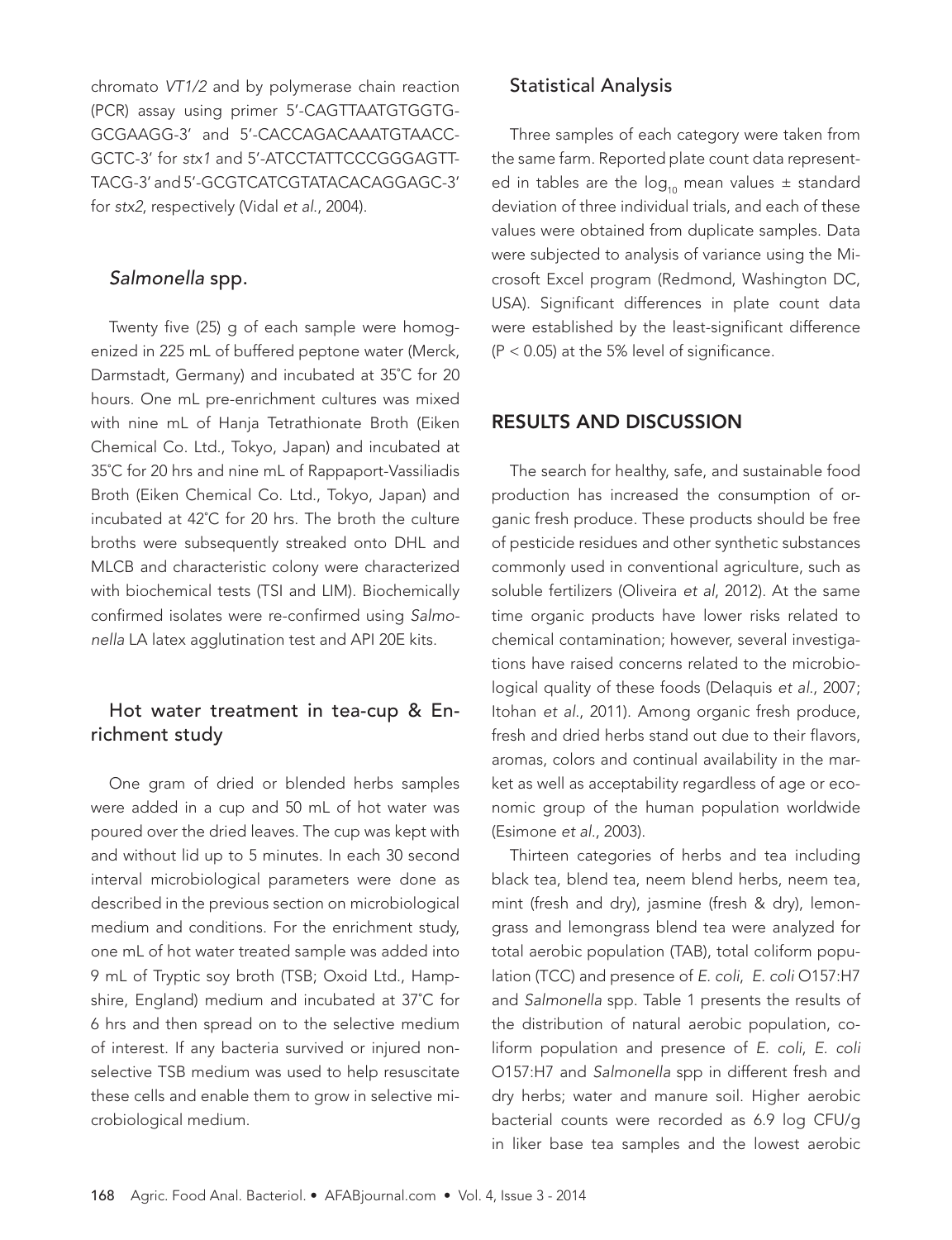| Herbs and<br>tea Sample        | <b>Total Viable</b><br>count<br>(log CFU/g) | <b>Total Coliform</b><br>count<br>$(log CFU/g)$ ) | Total E.coli<br>Count<br>(log CFU/g) | E.coli O157:H7<br>counts<br>(log CFU/g) | Presence of<br>Salmonella<br>Spp. | pH   |
|--------------------------------|---------------------------------------------|---------------------------------------------------|--------------------------------------|-----------------------------------------|-----------------------------------|------|
| <b>Black tea</b><br>(Normal)   | $5.9 \pm 0.08$                              | $6.9 \pm 0.11$                                    | $4.7 \pm 0.14$                       | $3.8 \pm 0.06$                          | <b>ND</b>                         | 4.84 |
| Blend tea                      | $6.4 \pm 0.11$                              | $5.9 \pm 0.11$                                    | $4.5 \pm 0.11$                       | $4.5 \pm 0.12$                          | <b>ND</b>                         | 5.01 |
| <b>Black tea</b><br>(Original) | $6.0 \pm 0.14$                              | $6.0 \pm 0.34$                                    | $5.1 \pm 0.11$                       | $4.6 \pm 0.11$                          | <b>ND</b>                         | 5.40 |
| Neem blend<br>herbs            | $4.1 \pm 0.15$                              | $ND^*$                                            | <b>ND</b>                            | <b>ND</b>                               | <b>ND</b>                         | 4.98 |
| Neem Tea                       | $3.9 \pm 0.12$                              | <b>ND</b>                                         | <b>ND</b>                            | <b>ND</b>                               | <b>ND</b>                         | 5.04 |
| <b>Black tea</b><br>(Premium)  | $5.4 \pm 0.14$                              | $4.1 \pm 0.21$                                    | $4.0 \pm 0.12$                       | $3.2 \pm 0.11$                          | <b>ND</b>                         | 5.10 |
| liker base                     | $6.9 \pm 0.22$                              | $6.2 \pm 0.22$                                    | $5.7 \pm 0.13$                       | $5.2 \pm 0.15$                          | <b>ND</b>                         | 7.13 |
| Lemongrass                     | $5.9 \pm 0.11$                              | $5.8 \pm 0.15$                                    | $5.8 \pm 0.23$                       | $4.8 \pm 0.13$                          | <b>ND</b>                         | 4.60 |
| Lemongrass<br>blended tea      | $5.5 \pm 0.24$                              | $5.0 \pm 0.09$                                    | $4.7 \pm 0.19$                       | $4.4 \pm 0.11$                          | $3.7 \pm 0.07$                    | 6.00 |
| Jasmine fresh                  | $5.7 \pm 0.11$                              | $5.3 \pm 0.12$                                    | $5.1 \pm 0.11$                       | $4.0 \pm 0.12$                          | $1.0 \pm 0.09$                    | 5.94 |
| Jasmine dried                  | $5.4 \pm 0.13$                              | $5.2 \pm 0.17$                                    | $5.0 \pm 0.11$                       | $3.9 \pm 0.15$                          | $1.0 \pm 0.12$                    | 5.94 |
| Mint fresh                     | $4.5 \pm 0.12$                              | $4.4 \pm 0.19$                                    | $4.2 \pm 0.12$                       | $3.2 \pm 0.11$                          | $1.3 \pm 0.14$                    | 5.99 |
| Mint dried                     | $4.4 \pm 0.14$                              | $3.5 \pm 0.23$                                    | $3.4 \pm 0.11$                       | $2.4 \pm 0.12$                          | <b>ND</b>                         | 5.94 |
| Tap water                      | $3.5 \pm 0.13$                              | $2.0 \pm 0.14$                                    | $1.8 \pm 0.11$                       | $1.7 \pm 0.13$                          | $ND*$                             | 6.60 |
| Tank water                     | $6.0 \pm 0.13$                              | $4.7 \pm 0.09$                                    | $3.9 \pm 0.11$                       | $3.1 \pm 0.11$                          | <b>ND</b>                         | 7.50 |
| Ground water                   | $3.8 \pm 0.13$                              | $3.4 \pm 0.07$                                    | $3.0 \pm 0.11$                       | $2.1 \pm 0.12$                          | <b>ND</b>                         | 6.50 |
| Manure soil                    | $6.0 \pm 0.14$                              | $5.8 \pm 0.09$                                    | $5.0 \pm 0.11$                       | $4.7 \pm 0.11$                          | ND                                | 7.80 |

Table 1. Distribution of natural aerobic population, coliform population and presence of E. coli, E. coli O157:H7 and Salmonella spp in different fresh and dry herbs; water and manure soil<sup>a</sup>

\*ND=Not detected; <sup>a</sup> Results are expressed in mean± standard deviation of three replicate samples, which are being calculated from duplicate plates.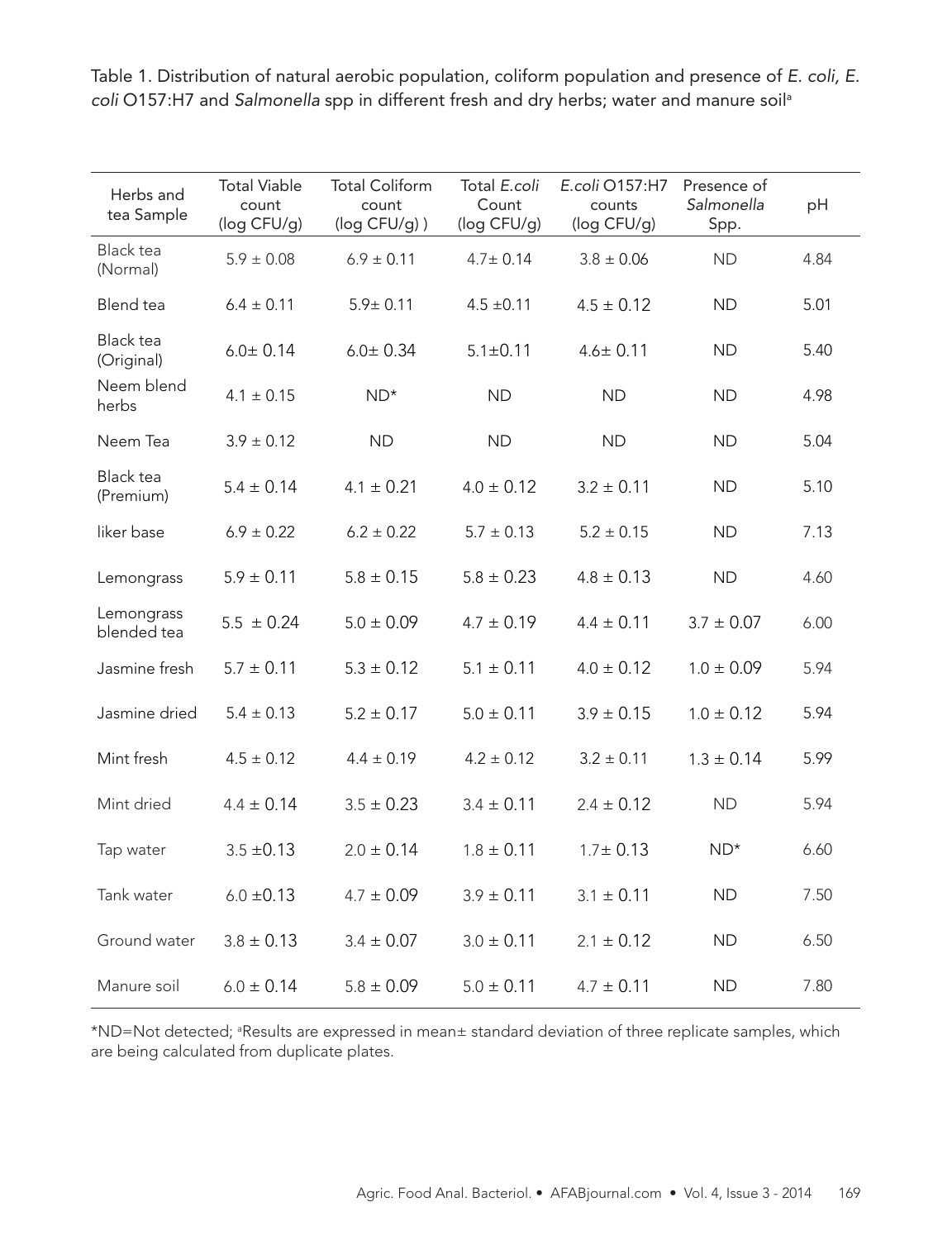Table 2. Distribution of natural aerobic population, coliform population and presence of E. coli, E. coli O157:H7 and Salmonella spp at different steps of dried lemongrass production<sup>a</sup>.

| Lemongrass pro-<br>duction & process-<br>ing steps | Total aerobic<br>counts<br>(log CFU/g) | Total Coli-<br>form counts<br>(log CFU/g) | Total E. coli<br>counts<br>(log CFU/g) | E. coli O157:H7<br>counts<br>(log CFU/g) | Presence of<br>Salmonella<br>Spp. | pH  |
|----------------------------------------------------|----------------------------------------|-------------------------------------------|----------------------------------------|------------------------------------------|-----------------------------------|-----|
| At Harvest                                         | $5.9 \pm 0.08$                         | $5.8 \pm 0.18$                            | $5.8 \pm 0.18$                         | $4.8 \pm 0.16$                           | <b>ND</b>                         | 4.6 |
| Cleaning & No<br>washing                           | $5.7 \pm 0.12$                         | $5.4 \pm 0.08$                            | $4.7 \pm 0.08$                         | $3.7 \pm 0.10$                           | <b>ND</b>                         | 5.2 |
| Cleaning & fresh<br>water wash                     | $5.0 \pm 0.11$                         | $4.3 \pm 0.16$                            | $4.3 \pm 0.10$                         | $3.6 \pm 0.20$                           | <b>ND</b>                         | 5.1 |
| Cleaning with fresh<br>hot water                   | $5.2 \pm 0.14$                         | $4.5 \pm 0.08$                            | $3.8 \pm 0.19$                         | $3.5 \pm 0.17$                           | <b>ND</b>                         | 5.0 |
| After dry heat at<br>90°C for 20 min               | $4.4 \pm 0.12$                         | $2.9 \pm 0.12$                            | $2.8 \pm 0.15$                         | $2.7 \pm 0.12$                           | <b>ND</b>                         | 5.2 |
| After grinding at<br>room temperature              | $4.2 \pm 0.13$                         | $4.0 \pm 0.09$                            | $3.7 \pm 0.18$                         | $3.7 \pm 0.16$                           | <b>ND</b>                         | 5.4 |
| After sorting at<br>room temperature               | $5.6 \pm 0.11$                         | $3.5 \pm 0.20$                            | $3.3 \pm 0.11$                         | $3.1 \pm 0.11$                           | <b>ND</b>                         | 5.3 |
| After final streaming                              | $4.4 \pm 0.10$                         | $4.3 \pm 0.08$                            | $2.3 \pm 0.10$                         | $2.3 \pm 0.12$                           | <b>ND</b>                         | 5.4 |

\*ND=Not detected; <sup>a</sup>Results are expressed in mean  $\pm$  standard deviation of three replicate samples, which are being calculated from duplicate plates

counts were observed as 3.9 log CFU/g in neem tea samples (Table 1). Among the herb and tea sample tested, neem tea and neem blended herbs were determined to be microbiologically safe, because no coliform, fecal coliforms, E. coli, or Salmonella were recovered throughout the study. In contrast, jasmine, mint and tea blend with lemongrass were determined to be contaminated as the presence of E. coli O157:H7 and Salmonella was observed. The supply water used for irrigation, wash/rinse purposes, and compost used as fertilizer of soil were also analyzed. The water and composted manure was found to be heavily contaminated with enteric bacterial pathogens (Table 1). The total coliforms, E. coli and E. coli O157:H7 populations were enumerated as 5.0 log CFU/ml, 4.7 CFU/ml and 4.2 CFU/ml, respectively.

Salmonella spp. was not detected in the manure sample tested (Table 1). In this study, water for irrigation and washing/rinse purpose was contaminated with E. coli O157H7, therefore it was concluded that there was a risk of contamination of final products. Foodborne outbreaks involving green vegetables contaminated by water have been reported in several studies around the world (Beuchat, 1996; Moyne, et al., 2011). Pathogenic bacteria such as E. coli O157:H7 are most often associated with outbreaks of waterborne diseases, resulting from inadequate treatment of water used for irrigation and washing of fresh produce (Levantesi et al., 2012; Beraldo and Filho, 2011; Fischer-Arndt et al., 2010). Therefore, specific control measures should be developed in order to prevent final product contamination.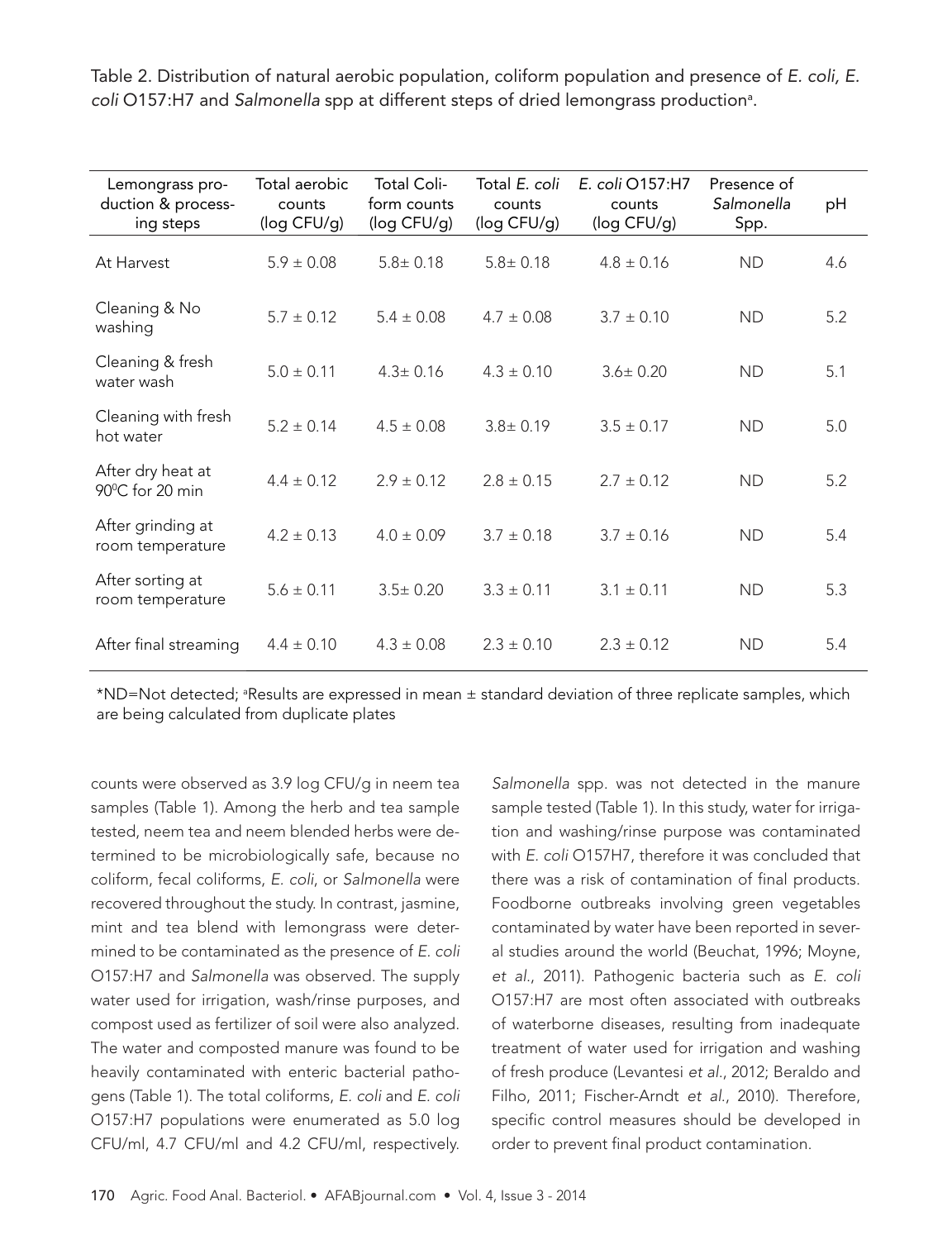Table 3. Recovery of natural aerobic population, coliform population and presence of E. coli, E. coli O157:H7 and Salmonella spp after corrective measures in processing and production of dried lemongrass<sup>a</sup>.

| Lemongrass pro-<br>duction & pro-<br>cessing steps | Total aero-<br>bic count<br>(log CFU/g) | Total Coli-<br>form count<br>(log CFU/g) | Total E. coli<br>Count<br>(log CFU/g) | E.coli<br>O157:H7<br>counts<br>(log<br>$CFU/g$ ) | Presence<br>of Salmo-<br>nella Spp. | pH  | Positive<br>/ No of<br>sample<br>tested |
|----------------------------------------------------|-----------------------------------------|------------------------------------------|---------------------------------------|--------------------------------------------------|-------------------------------------|-----|-----------------------------------------|
| Control                                            | $5.9 \pm 0.08$                          | $5.8 \pm 0.18$                           | $5.8 \pm 0.18$                        | $4.8 \pm 0.16$                                   | <b>ND</b>                           | 4.6 |                                         |
| Lemongrass<br>(After corrective<br>measures 1)     | $2.7 \pm 0.18$                          | $ND*$                                    | <b>ND</b>                             | <b>ND</b>                                        | <b>ND</b>                           | 5.7 | 0/3                                     |
| Lemongrass<br>(After corrective<br>measures 2)     | $2.5 \pm 0.12$                          | <b>ND</b>                                | <b>ND</b>                             | <b>ND</b>                                        | <b>ND</b>                           | 5.8 | 0/3                                     |
| Mint<br>(After corrective<br>measures 1)           | $2.7 \pm 0.14$                          | <b>ND</b>                                | <b>ND</b>                             | <b>ND</b>                                        | <b>ND</b>                           | 6.0 | 0/3                                     |
| Mint<br>(After corrective<br>measures 2)           | $2.9 \pm 0.11$                          | $1.3 \pm 0.09$                           | $1.0 \pm 0.11$                        | <b>ND</b>                                        | <b>ND</b>                           | 5.6 | 1/3                                     |

\*ND=Not detected; <sup>a</sup> Results are expressed in mean± standard deviation of three replicate samples, which are being calculated from duplicate plates.

However when composted manure was analyzed, the presence of higher numbers of coliforms (5.8 log CFU/g), E. coli (5.0 log CFU/g), and E. coli O157:H7 (4.7 log CFU/g), were observed. Salmonella spp. was not detected in the compost samples (Table 1). Numerous published reports have indicated that the composting time and temperature of manure could effectively reduce microorganisms like E. coli, E. coli O157:H7, and Salmonella, which were routinely detected in fresh compost (James, 2006; MAFF, 2000; Millner, 2003; Johannessen, 2005). However, the organic fertilizer samples analyzed in the present study were above the detection limit (3.0 log MPN/g), indicating that the control of manure was not adequate.

From the same farm, lemongrass production practices were taken as a case study to determine the point of E. coli O157:H7 contamination and to take corrective measure in eliminating the risk. The average aerobic bacterial counts, coliform counts, E. coli and E. coli O157: H7 counts were recorded as 5.9 log CFU /g., 5.8

log CFU /g, 5.8 log CFU/g and 4.8 log CFU /g, respectively after harvest. However, Salmonella spp. was not detected in the lemongrass sample (Table 2). After harvest, the lemongrass sample was washed with water, in the hope of being able to remove the debris and to reduce the microbial load. Washing with tap water reduced the microbial load by 0.5-1.0 log CFU/g of bacteria. The lemongrass sample was subsequently dried in a fluid bed dryer for 20 minutes at a temperature recorded as 90˚C. After the drying process was completed, the microbial load was decreased substantially but not eliminated completely. Thereafter, grinding, sorting and packaging were done at the commercial settings. The contamination remaining was still evident after packaging and in the finished product. Numerous research reports have indicated that dry heating at 90˚C for 20 minutes is sufficient to eliminate the pathogen (Bari et al., 2009), however, in this study, pathogens were not eliminated completely. This finding suggested that heating temperature or the contact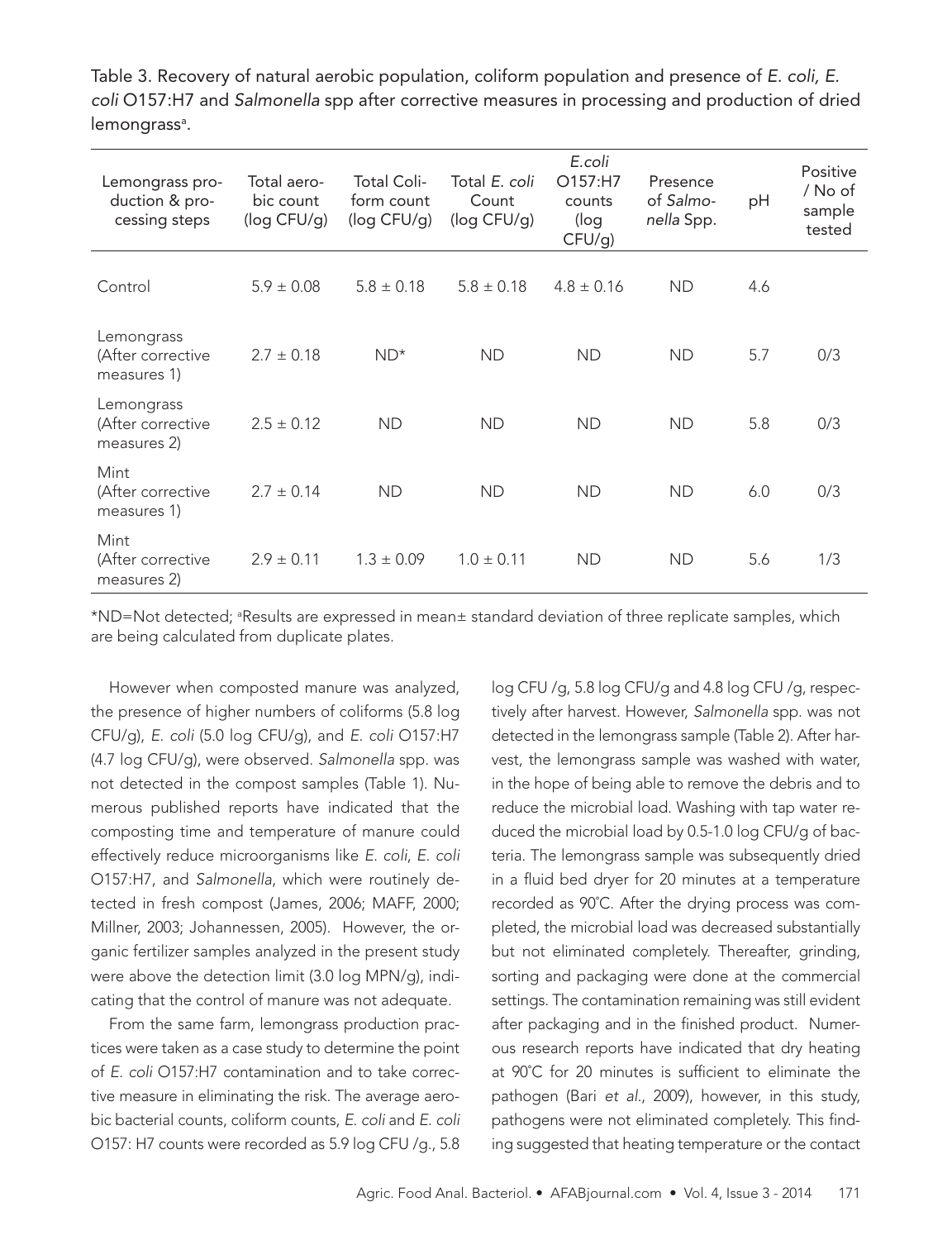time may not be adequate to inactivate pathogens in lemongrass samples. After that an investigation of actual temperature and time inside the fluid bed dryer was conducted and it was discovered that the actual temperature at contact point was not homogeneous for 90˚C, and the contact time was only a few seconds because uniform conditions were not achieved by passing air through the lemongrass layer under controlled velocity conditions to create a fluidized state. Therefore, when the sample comes in contact with heat for few seconds, some bacteria may become injured and could resuscitate in between the cycles and in following steps, therefore, survive and subsequently be detected in the final products. Therefore, corrective actions of dryer temperature were undertaken and after these corrective measures, the same samples were dried in the same machine, analyzed and the results are presented in Table 3. It was found that drying at 90 ˚C for 20 min in an oven was enough to eliminate the pathogens even though the sample was contaminated initially (Table 3). To prevent further contamination, the workers was trained for personal hygiene and GAP, and hand gloves, mask, hairnet, apron, hand washing soap/ sanitizers, and a single used towel was provided, along with cleaning of utensils, machinery, and transport vehicles was conducted using steam. After these steps were taken, one batch of lemongrass was processed, dried and analyzed for pathogens. Neither generic E. coli nor any pathogenic E. coli O157:H7 were detected in the in the sample and the total viable bacteria and coliform population counts were found to be less than 100 CFU/ml, which is below the permissible limit (Table 3). These findings again showed that good hygiene practices are necessary for reducing foodborne pathogen contamination in the product.

For the consumer, a common strategy to avoid foodborne disease is heating or cooking of potential risk products before consumption. However, this approach is not appropriate for the majority of fresh herbs and leafy greens that are mainly consumed raw, or added to food after the heat-treatment. For example, tea is usually made with dried tea leaves, or blended with other dried herbs and pouring the boiling water over the leaves and letting the combination remain for a few minutes and then consumed. This general practice is consistent all over the world. If the herbs/tea leaves were contaminated with pathogens, whether or not hot water can reduce the risk of pathogen ingestion is a critical consideration. To solve this approach, an experiment was designed to determine the effectiveness of pouring hot water onto dried herbs/leaves in a cup for eliminating the risk of pathogen exposure. The results were presented in Table 4. Three different contaminated tea samples include black, blend and lemongrass tea were analyzed. One gram of each sample was placed in a tea-cup and 50 ml of hot water was added to each cup individually, either covered with a lid or without a lid, and held up to 5 min. At each 30 second time interval, microbiological population counts were enumerated and recorded. The hot water temperature was recorded as 82˚C when initially added in the cup and after 60 seconds the temperature was reduced to 78˚C; further reduced to 73˚C after 3 minutes holding time and at the end of 5 minutes the temperature decreased to 64˚C. It was determined that the initial viable bacterial counts were 5.4 log CFU/g, coliform counts were 4.1 log CFU/g, E. coli counts were 4.0 log CFU/g and E. coli O157:H7 counts were 3.2 log CFU/g in the blended tea samples, respectively (Table 4). After 30 seconds of treatment with hot water without a lid, a 2.0 log CFU/g reduction of viable bacterial counts was observed for the blended tea samples. The coliform bacteria, E. coli and E. coli O157:H7 counts were reduced to non-detectable levels within 30 seconds of hot water treatment despite the higher pathogen contamination levels in the initial samples. Similar experimental results were observed in black tea, and the lemongrass sample. The bacteria might be injured or severely injured when hot water was added in the cup and thus may not be able to grow in selective microbiological medium. To solve this issue, an enrichment study was done. No coliform, E. coli and E. coli O157:H7 were detected in the enrichment study after 30 seconds and above this holding time (Table 4). This finding suggested that the addition of hot water (82˚C) in the tea leaves resulted in the reduction of pathogens below detection limits of the current study and thus the present tea making practice is potentially capable of providing safe tea for drinking even though the tea leaves were initially contaminated.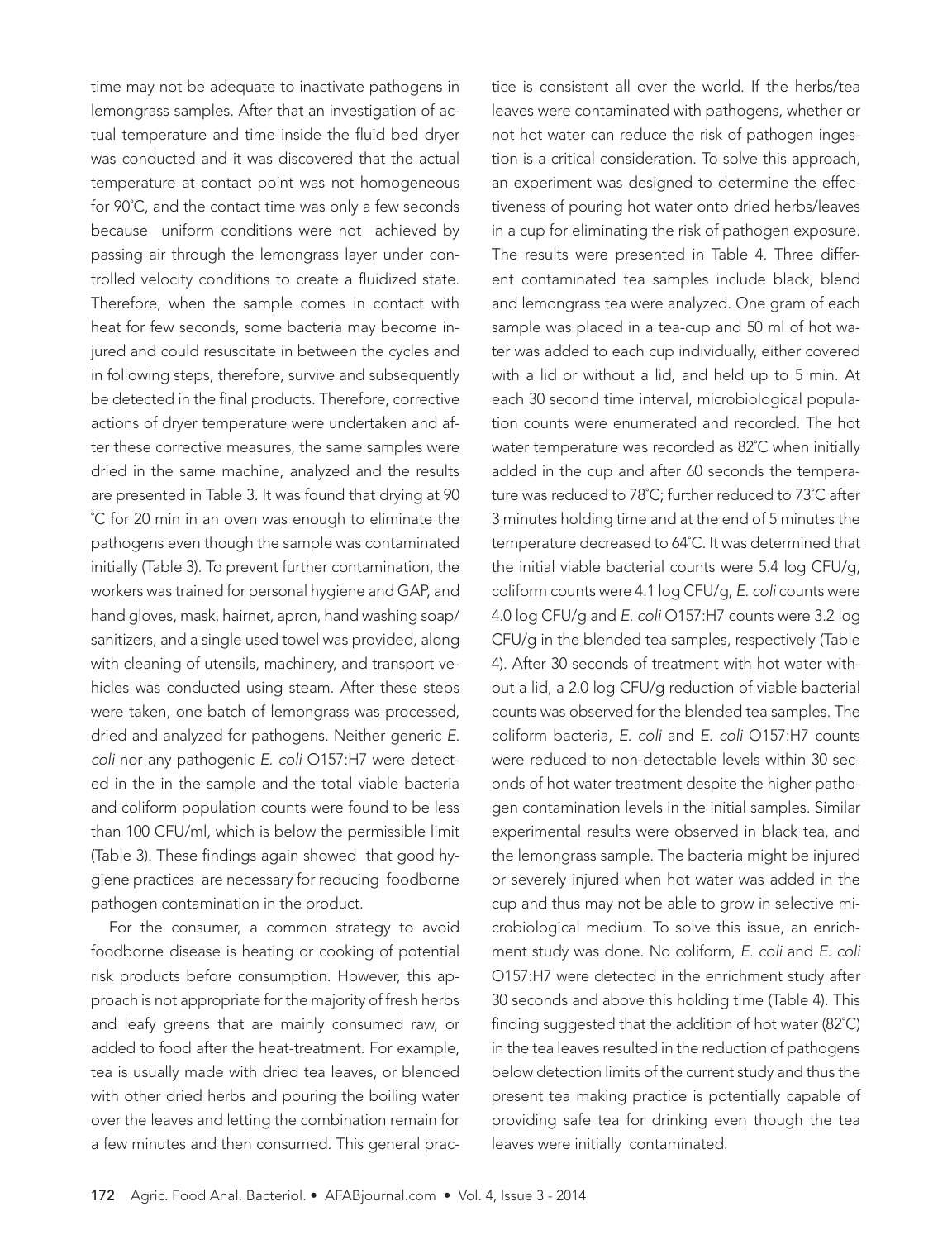| t pouring hot water over contaminated dried (blend tea, black tea and lemongrass samples) |                |
|-------------------------------------------------------------------------------------------|----------------|
|                                                                                           |                |
|                                                                                           |                |
|                                                                                           |                |
|                                                                                           |                |
|                                                                                           |                |
|                                                                                           |                |
|                                                                                           |                |
|                                                                                           |                |
|                                                                                           |                |
|                                                                                           |                |
|                                                                                           |                |
|                                                                                           |                |
|                                                                                           |                |
|                                                                                           |                |
|                                                                                           |                |
|                                                                                           |                |
|                                                                                           |                |
|                                                                                           |                |
|                                                                                           |                |
|                                                                                           |                |
|                                                                                           |                |
|                                                                                           |                |
|                                                                                           |                |
|                                                                                           |                |
|                                                                                           |                |
|                                                                                           |                |
|                                                                                           |                |
|                                                                                           |                |
|                                                                                           |                |
|                                                                                           |                |
|                                                                                           |                |
|                                                                                           |                |
|                                                                                           | $\ddot{\cdot}$ |
|                                                                                           |                |
|                                                                                           |                |
|                                                                                           |                |
|                                                                                           |                |
|                                                                                           |                |
| Ś                                                                                         |                |
|                                                                                           |                |
|                                                                                           |                |
|                                                                                           |                |
|                                                                                           |                |
| ı                                                                                         |                |
|                                                                                           |                |
|                                                                                           |                |
|                                                                                           |                |
|                                                                                           |                |
|                                                                                           |                |
|                                                                                           |                |

|  | Sample type Hot water                                                                                               |                                           | <b>Blended</b> Tea   | Samples                               |                    |                                             |                                                |                           |                      |                | <b>Black Tea</b>  | Samples        |                                                  |                        |                         |                                |                         |  |
|--|---------------------------------------------------------------------------------------------------------------------|-------------------------------------------|----------------------|---------------------------------------|--------------------|---------------------------------------------|------------------------------------------------|---------------------------|----------------------|----------------|-------------------|----------------|--------------------------------------------------|------------------------|-------------------------|--------------------------------|-------------------------|--|
|  |                                                                                                                     | treatment<br>time (Sec)                   | Control              | 30                                    | SQ                 | 90                                          | 120                                            | 150                       | 180                  | 5 min          | Control           | 30             | SO                                               | 90                     | 120                     | 150                            | 180                     |  |
|  | Recovery of microorganisms (log CFU/g) <sup>ª</sup><br><u>َه</u><br>leaves in a cup of tea at different holding tim | Total aero-<br>bic count                  | $5.4 \pm 0.08$       | $3.5 \pm 0.18$                        | $3.2 \pm 0.12$     | $3.0 \pm 0.11$                              | $3.0 \pm 0.14$                                 | $2.9 \pm 0.09$            | $3.2 \pm 0.09$       | $3.1 \pm 0.08$ | $5.9 \pm 0.11$    | $1.3 \pm 0.14$ | $1.3 \pm 0.13$                                   | $1.0 \pm 0.09$         | $1.0 \pm 0.07$          |                                |                         |  |
|  |                                                                                                                     | form count<br>$rac{1}{\sqrt{2}}$<br>Total | 0.10<br>$4.1 \pm$    | $\sum_{i=1}^{k}$<br>$\overline{\vee}$ | Q                  | $\stackrel{\textstyle\leftharpoonup}{\vee}$ |                                                | Q<br>$\overline{\vee}$    | Q                    | Q              | 0.12<br>$6.9 \pm$ | Q              | $\overline{\vee}$                                | Q<br>$\overline{\vee}$ | $\overline{\vee}$       | Q<br>$\stackrel{\frown}{\vee}$ | O.<br>$\overline{\vee}$ |  |
|  |                                                                                                                     | ö<br>цi                                   | $4.0 \pm 0.12$       | $\frac{0}{\sqrt{2}}$                  | $<1.0$             | $<1.0$                                      | $\leq 1.0$                                     | $<1.0$                    | $< 1.0$              | $\frac{0}{2}$  | $4.7 \pm 0.11$    | $\frac{1}{2}$  | $<1.0$                                           | $rac{1}{\sqrt{2}}$     | $< 1.0$                 | $\frac{0}{\sqrt{1}}$ .0        |                         |  |
|  | O157:H7<br>E. coli                                                                                                  | $3.2 \pm 0.11$                            | $\frac{0}{\sqrt{2}}$ | $<1.0$                                | $rac{1}{\sqrt{2}}$ |                                             | $\begin{array}{c}\n0.0 \\ \hline\n\end{array}$ | $\leq 1.0$                | $\frac{0}{\sqrt{2}}$ | $3.8 \pm 0.16$ | $\frac{1}{2}$     |                | $\begin{array}{c} 0.0 \\ 0.0 \\ 0.0 \end{array}$ | $<1.0$                 | $\frac{0}{\sqrt{1}}$ .0 |                                |                         |  |
|  | Salmonella<br>Spp.                                                                                                  |                                           | $\frac{\Omega}{Z}$   | $\frac{\Omega}{Z}$                    | $\frac{1}{2}$      | $\frac{\Omega}{Z}$                          | $\frac{1}{2}$                                  | $\frac{1}{2}$             | $\frac{1}{2}$        | $\frac{1}{2}$  | $\frac{1}{2}$     | $\frac{1}{2}$  | $\frac{1}{2}$                                    | $\frac{1}{2}$          | $\frac{1}{2}$           | $\frac{1}{2}$                  |                         |  |
|  |                                                                                                                     | Presence<br>of Coli-<br>form              | $\bar{1}$            | 运                                     | 运                  | 运                                           | 运                                              | 运                         | 运                    | 运              | $\bar{1}$         | 运              | 运                                                | 运                      | 运                       | 运                              | 运                       |  |
|  |                                                                                                                     | Presence<br>of E.coli                     |                      | 這                                     | 运                  | 运                                           | 运                                              | $\overline{\overline{z}}$ | 运                    | 运              | $\mathsf I$       | Ξ              | 运                                                | 运                      | 运                       | 运                              | 运                       |  |
|  | After Enrichment                                                                                                    | Presence<br>of E. coli<br>O157:H7         | $\mathsf I$          | 這                                     | 运                  | 运                                           | 运                                              | 运                         | 运                    | 运              | $\mathsf I$       | Ξ              | 运                                                | 运                      | 运                       | 运                              | 运                       |  |
|  | Presence of<br>Salmonella<br>Spp.                                                                                   | $\mathsf{I}$                              | 运                    | 运                                     | 运                  | 运                                           | 运                                              | 运                         | 运                    | $\mathsf I$    | 运                 | 运              | 运                                                | Ξ                      | 运                       | 运                              |                         |  |

lemongrass Samples

lemongrass

 $\text{Control} \qquad 6.0 \pm 0.15 \qquad 6.0 \pm 0.12 \qquad 5.1 \pm 0.14 \qquad \text{NDD} \qquad \text{-}$ 11 ± 11 ± 12 = 12 = 0.17 = 0.17 = 0.17 = 0.17 = 0.17 = 0.17 = 0.17 = 0.17 = 0.17 = 0.17 = 0.17 = 0.1 60 3.0 ± 0.12 <1.0 <1.0 <1.0 ND Nil Nil Nil Nil 90 3.0 ± 0.11 <1.0 <1.0 <1.0 ND Nil Nil Nil Nil 120 3.0 ± 0.07 <1.0 <1.0 <1.0 ND Nil Nil Nil Nil 112 - 112 - 112 - 112 - 112 - 110 - 110 - 110 - 110 - 110 - 110 - 110 - 110 - 110 - 110 - 110 - 1110 - 1110 - 1<br>1110 - 11110 - 11110 - 11110 - 11110 - 11110 - 11110 - 11110 - 11110 - 11110 - 11110 - 11110 - 11110 - 11110 -180 - 190 - 190 - 190 - 190 - 190 - 190 - 190 - 190 - 190 - 190 - 190 - 190 - 190 - 190 - 190 - 191 - 191 - 19<br>191 - 192 - 192 - 192 - 192 - 192 - 192 - 193 - 193 - 193 - 193 - 193 - 193 - 193 - 193 - 193 - 193 - 193 - 19 5 min - <1.0 <1.0 <1.0 ND Nil Nil Nil Nil

 $4.6 \pm 0.14$ 

 $5.1 \pm 0.11$ 

 $6.0 \pm 0.12$ 

 $6.0 \pm 0.15$  $3.1 \pm 0.16$  $3.0 \pm 0.12$  $3.0 \pm 0.11$  $3.0 \pm 0.07$ 

Control

 $30$  $\mathsf{SO}$  $\infty$ 

 $\frac{0}{\sqrt{2}}$  $\frac{0}{\sqrt{2}}$  $\frac{0}{\sqrt{2}}$ 

 $\frac{0}{\sqrt{2}}$  $\frac{0}{2}$ 

 $\frac{0}{2}$  $\frac{0}{\sqrt{2}}$ 

 $\supseteq$ 

 $\overline{\overline{z}}$  $\overline{\overline{z}}$ 

 $\overline{\overline{z}}$  $\overline{\overline{z}}$  $\overline{\overline{z}}$  $\overline{\overline{z}}$  $\overline{\overline{z}}$ 

 $\overline{\overline{z}}$ 

 $\overline{\overline{z}}$  $\overline{\overline{z}}$  $\overline{\overline{z}}$  $\overline{\overline{z}}$  $\overline{\overline{z}}$  $\overline{\overline{z}}$  $\overline{\overline{z}}$ 

 $\overline{\overline{z}}$ 

 $2222$ 

 $\bar{1}$ 

 $\overline{1}$ 

 $\bar{1}$ 

 $\bar{1}$ 

运 运 运 运  $\overline{\overline{z}}$ 

 $\overline{\overline{z}}$  $\overline{\overline{z}}$  $\overline{\overline{z}}$  $\overline{\overline{z}}$ 

 $\overline{\overline{z}}$ 

 $\supseteq$ 

 $\frac{0}{2}$ 

 $\frac{0}{\sqrt{2}}$  $rac{1}{\sqrt{2}}$ 

 $\bar{1}$ 

120 150  $\supseteq$ 

 $\frac{0}{\sqrt{2}}$ 

 $rac{1}{\sqrt{2}}$ 

 $\overline{1}$ 

5 min 180

 $\supseteq$ 

 $\frac{0}{\sqrt{2}}$  $\frac{0}{\sqrt{2}}$ 

 $\frac{0}{\sqrt{2}}$  $\frac{0}{\sqrt{2}}$  $\frac{0}{\sqrt{2}}$  $\frac{0}{\sqrt{2}}$ 

 $\frac{0}{\sqrt{2}}$  $\frac{0}{\sqrt{2}}$  $\frac{0}{2}$   $\overline{\overline{z}}$ 

 $\overline{\overline{z}}$ 

<sup>&</sup>lt;1.0\*= Less than detection limit; ND= Not Detected, Nil= Absent; Results are expressed in mean± standard deviation of three replicate samples, which <1.0\*= Less than detection limit; ND= Not Detected, Nil= Absent; aResults are expressed in mean± standard deviation of three replicate samples, which are being calculated from duplicate plates. are being calculated from duplicate plates.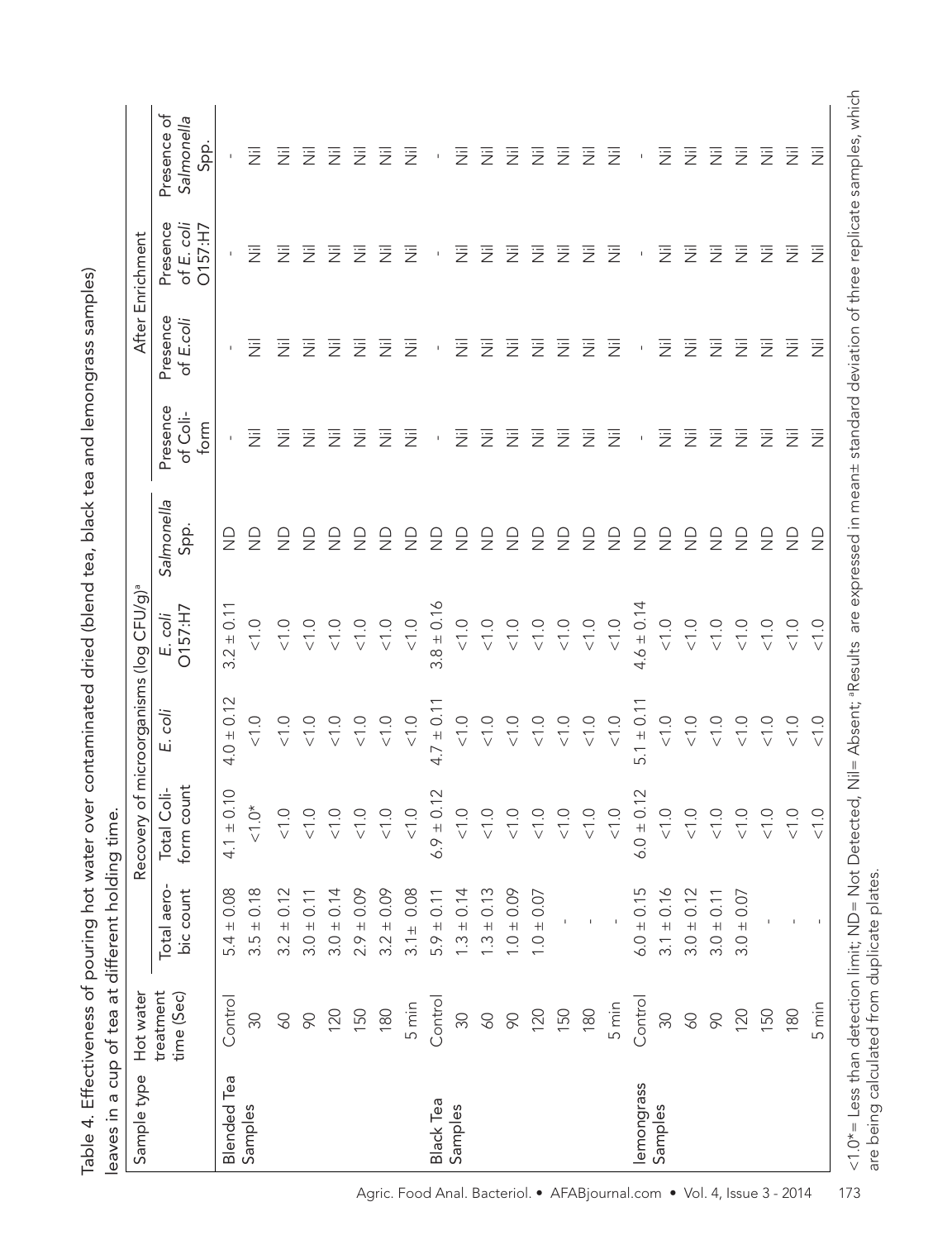# **CONCLUSIONS**

In the present study it can be concluded that the organic fertilizer and the water used for irrigation and washing are critical sources of microbial contamination that need to be controlled in the production chain of organic produce. The contamination of manures also highlighted the need for a fertilizer control program in order to control the composting time and avoid the addition of fresh manure to the composted manure. Regarding the issues of irrigation and wash water, the results demonstrated the importance of using water from safe sources. It is also essential to emphasize the need for awareness and training to food handlers because even though organic vegetables may not be perceived as being chemically contaminated; nonetheless, they could very well be contaminated with pathogens and, for that reason, sanitization procedures should be developed to avoid foodborne illnesses. The use of a risk-based sampling plan in combination with corrective measures, personal hygiene and good agricultural practices (GAP) allowed us to produce safe organic herbs. This case study provides an overview of the organic farms' status in northern Bangladesh, where good hygiene practice and GAP were introduced as a part of this study.

### ACKNOWLEDGEMENTS

The authors would like to thank Mr. Harun-ur Rashid and Mr. Abul Kalam Azad for the laboratory assistance required to complete this task. The authors would also like to thank the United Nations University, Tokyo, Japan (UNU-ISP) for financial support (FY 2013-2014) in this work.

### **REFERENCES**

Abadias, M., J. Usall, M. Anguera, C. Solsona, and I. Viñas. 2008. Microbiological quality of fresh, minimally-processed fruit and vegetables, and sprouts from retail establishments. Int. J. Food Microbiol. 123:121–129.

- Abba, D., H. I. Inabo, S. E. Yakubu, and O. S. Olonitola. 2009. Contamination of herbal medicinal products marketed in Kaduna Metropolis with selected pathogenic bacteria. Afric. J. Trad. Compl. Altern.Med. 6:70- 77.
- Adeleye, I. A., G. Okogi, and E. O. Ojo. 2005. Microbial contamination of herbal preparations in Lagos, Nigeria. J. Health Pop. Nutr. 23:296- 297.
- Bari, M. L., D. Nei, I. Sotome, Y. Nishina, S. Isobe, and S. Kawamoto. 2009. Effectiveness of sanitizers, dry heat, hot water and gas catalytic infrared heat treatments to inactivate Salmonella in raw almonds. Foodborne Pathog. Dis. 6:953- 958.
- Beuchat, L. R. 1996. Pathogenic microorganisms associated with fresh produce. J. Food Prot. 59:204–216.
- Beraldo, R. M., and F. A. Filho. 2011. Bacteriological quality of irrigation water from vegetable gardens in the municipalities of Araraquara, Boa Esperança do Sul e Ibitinga, SP. Alimentos e Nutrição Araraquara 22:1640.
- Blumenthal, M. 1998. The Complete German Commission E Monographs . Austin TX: American Botanical Council. 341-342.
- Delaquis, P., S. Bach, and L. D. Dinu. 2007. Behavior of Escherichia coli O157:H7 in leafy vegetables. J. Food Prot. 70:1966–1974.
- Esimone, C. O., P. O. Oleghe, and E. C. Ibezim. 2003. Effect of preservation agents on the microbial stability of some indigenous herbal preparations. Niger J. Pharm. 34:37-42.
- Espen Rimstad, E. A. Høiby, G. Kapperud, J. Lassen, B. Tore Lunestad, et al. 2008. Norwegian Scientific Committee for Food Safety Panel on Biological Hazards final report on Risk assessment of import and dissemination of intestinal pathogenic bacteria via fresh herbs and leafy vegetables from South-East Asia. ISBN: 978-82- 8082-244-4 ; 07/111-final report, pages 2-32.
- FAO/WHO. 2008. Microbiological hazards in fresh fruits and vegetables. Meeting Report. Microbiological risk assessment series. Available at the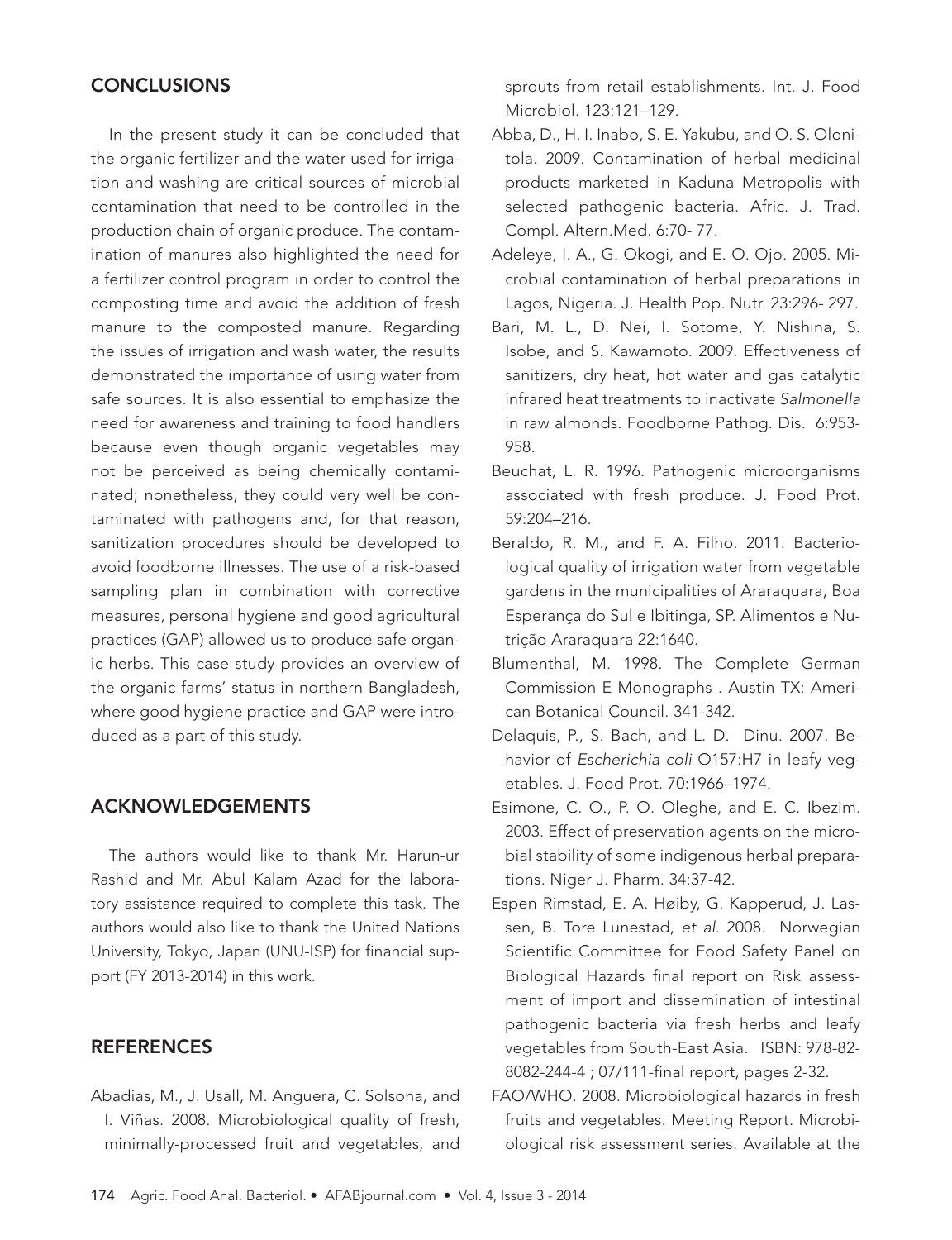following URL and accessed on August 7, 2013. (http://www.fao.org/ag/agn/agns/jemra\_riskassessment\_freshproduce\_en.asp)

- Fischer-Arndt, M., D. Neuhoff, L. Tamm, and U. Köpke. 2010. Effects of weed management practices on enteric pathogen transfer into lettuce (Lactucasativa var. capitata). Food Control 21:1004–1010.
- Girón, L. M., Freire, V., Alonzo, A., and Cáceres, A. 1991. Ethnobotanical survey of the medicinal flora used by the Caribs of Guatemala. J. Ethnopharmacol. 34:173–187.
- Ilic, S., A. Rajic, C. Britton, E. Grasso, W. Wilkens, S. Totton, and J. LeJeune. 2012. A scoping study characterizing prevalence, risk factor and intervention research, published between 1990 and 2010, for microbial hazards in leafy green vegetables. Food Control 23:7-19.
- Itohan, A. M., O. Peters, and I. Kolo. 2011. Bacterial contaminants of salad vegetables in Abuja Municipal Area Concil. Nigéria. Malaysian J. Microbiol. 7:111.
- James, J. 2006. Microbial hazard identification in fresh fruits and vegetables. John Wiley & Sons, Hoboken, NJ. USA. p312.
- Johannessen, G. S. 2005. Use of manure in production of organic lettuce: Risk of transmission of pathogenic bacteria and bacteriological quality of the lettuce. Oslo, Belgic: Norwegian School of Veterinary Science.
- Lau, A., M. J. Holrnes, S. Woo, and H. Koh. 2003. Analysis of adulterants in a traditional herbal medicinal products using liquid chromatography- mass spectroscopy. J. Pharm. Bio Ana. 31: 401-406.
- Leung, A. Y. 1980. Encyclopedia of Common Natural Ingredients Used in Food, Drugs, and Cosmetics. New York, NY: Wiley.
- Lewinsohn, E., N. Dudai, Y. Tadmor, I. Katzir, U. Ravid, E. Putievsky, and D. M. Joel. 1998. Histochemical localization of citral accumulation in lemongrass leaves (Cymbopogon citratus (DC.) Stapf., Poaceae) Ann. Bot. 81:35–39.
- Levantesi, C., L. Bonadonna, R. Briancesco, E. Grohmann, S. Toze, and V. Tandoi. 2012. Salmo-

nella in surface and drinking water: occurrence and water mediated transmission. Food Res. Int. 45:587–602.

- MAFF (The Ministry of Agriculture Food and Fisheries). 2000. A study of on-farm manure applications to agricultural land and an assessment of the risks of pathogen transfer into the food chain. (Project Number FS2526). Retrieved from http://www.safeproduce.eu/Pics/FS2526.pdf
- Millner, P. 2003. Composting: Improving on a timetested technique. Agricultural Research, 51(8). Retrieved from http://www.ars.usda.gov/is/AR/ archive/aug03/time0803.pdf
- Martínez-de la Puente, J., S. Merino, E. Lobato, J. Rivero-de Aguilar, S. del Cerro, and R. Ruizde-Castañeda. 2009. Testing the use of a citronella-based repellent as an effective method to reduce the prevalence and abundance of biting flies in avian nests. Parasitol Res. 104:1233- 1236.
- Moyne, A. L., M. R. Sudarshana, T. Blessington, S. T. Koike, M. D. Cahn, and L. J. Harris. 2011. Fate of Escherichia coli O157:H7 in field-inoculated lettuce. Food Microbiol. 28:1417-1425.
- Oyetayo, V. O. 2008. Microbial load and Microbial property of two Nigeria herbal remedies. African Journal of Traditional, Complimentary and Alternative Medicines. Vol. 5:74- 78.
- Olaimat, A. N., and R. A. Holley. 2012. Factors influencing the microbial safety of fresh produce: a review. J. Food Prot. 32:1-19.
- Oliveira, A. B. A., A. C. Ritter, E. C. Tondo, and M. R. de I. Cardoso. 2012. Comparison of different Washing and disinfection protocols used by Food Services in Southern Brazil for Lettuce (Lactuca sativa). Food Nutr. Sci. 3:28-33.
- Tawatsin, A., S. D. Wratten, R. R. Scott, U. Thavara, Y. Techadamrongsin. 2001. Repellency of volatile oils from plants against three mosquito vectors. J Vector Ecol. 26:76-82.
- USDA. 2008. NRCS. Cymbopogon citratus (DC. ex Nees) Stapf. The PLANTS Database. ( http:// plants.usda.gov, 10 December 2008). National Plant Data Center, Baton Rouge, LA 70874–4490 USA.